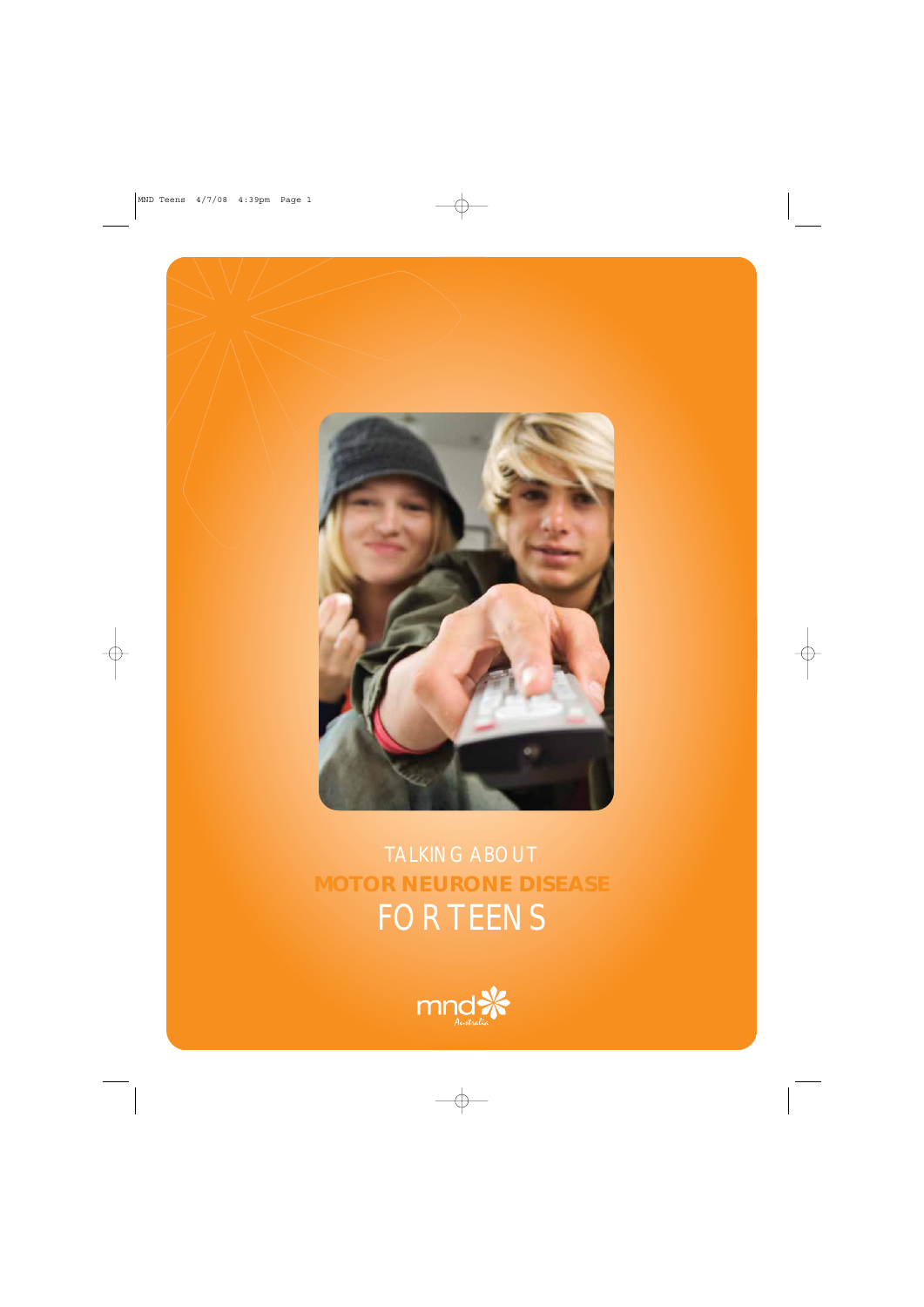

#### **CONTENTS**

| AS MUM OR DAD'S MND PROGRESSES 12       |
|-----------------------------------------|
|                                         |
|                                         |
|                                         |
| CONTEMPLATING LOSS And Allen Content 17 |
|                                         |
|                                         |
| SUPPORT FOR YOUNG PEOPLE 19             |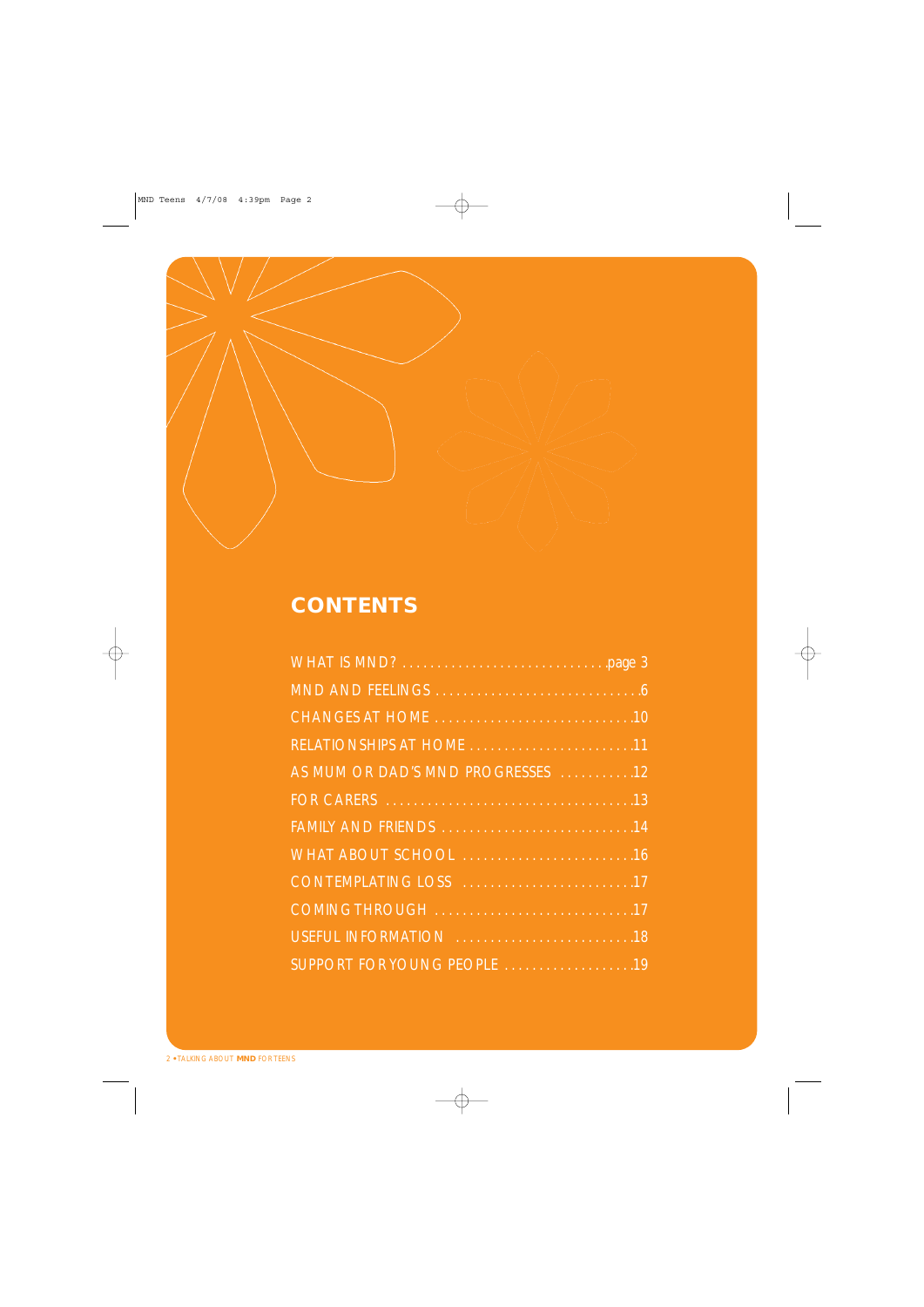### WHEN YOUR MUM OR DAD HAS MOTOR NEURONE DISEASE

**Finding out that your parent has a life-threatening disease can feel as if your whole world has changed.This booklet is based on the experience and thoughts of several young people with a parent with MND. It can help you understand what is likely to happen to you and your family and it suggests practical ways for looking after yourself.**

**On the last pages there are web sites, an e-mail help-line and other places for information for young people about living with MND.At the beginning, it can be hard to make sense of what's happening.The first thing that can help is to understand a bit more about MND and its effects.**

#### **WHAT IS MND?**

Motor neurone disease is the name used to describe the breakdown of a body's motor nerve cells, or 'motor neurones'. Motor neurones in our brain and spinal cord carry messages to muscles in different parts of our body.

Before a muscle can move, it has to be activated by a message from the brain.When a person has MND, fewer and fewer messages from the brain get through to some muscles, which grow weak and start to waste away. Eventually, no messages get through - the muscles don't respond even when the person tries very hard to use them.

There are different forms of MND.The most common is called amyotrophic lateral sclerosis, or 'ALS'. Amyotrophic comes from the Greek language:'a' means no,'myo' refers to muscle, and 'trophic' means nourishment, so amyotrophic means 'no nourishment to the muscles'.

In the United States, the term 'ALS' is used, or sometimes 'Lou Gehrig's Disease' after a famous American baseball player, while Australia and Great Britain prefer the term 'MND'.

Every person who has MND is different, so no two people will have exactly the same symptoms.

- **•** Weakness may start in the legs or feet - the person may trip easily, have difficulty walking and climbing stairs. Later, they may need a walking aid or a wheelchair to get around.
- **•** Arms and hands may be the first to be affected in someone else.They will have trouble lifting their arms, picking things up, doing up buttons, and writing.
- **•** For other people the speech and swallowing muscles will be the first to become weak. They will have difficulty speaking clearly and swallowing food and drinks.

Sometimes people with MND may also experience:

- **•** Tiredness and shortness of breath after the smallest activity.
- **•** Laughing or crying suddenly at unexpected moments.
- **•** Not so much pain but very sore joints.They may also experience cramps and spasms in the muscles.
- **•** Feeling very uncomfortable if they can't move their arms and legs to change position when sitting or lying down.



TALKING ABOUT **MND** FOR TEENS **•** 3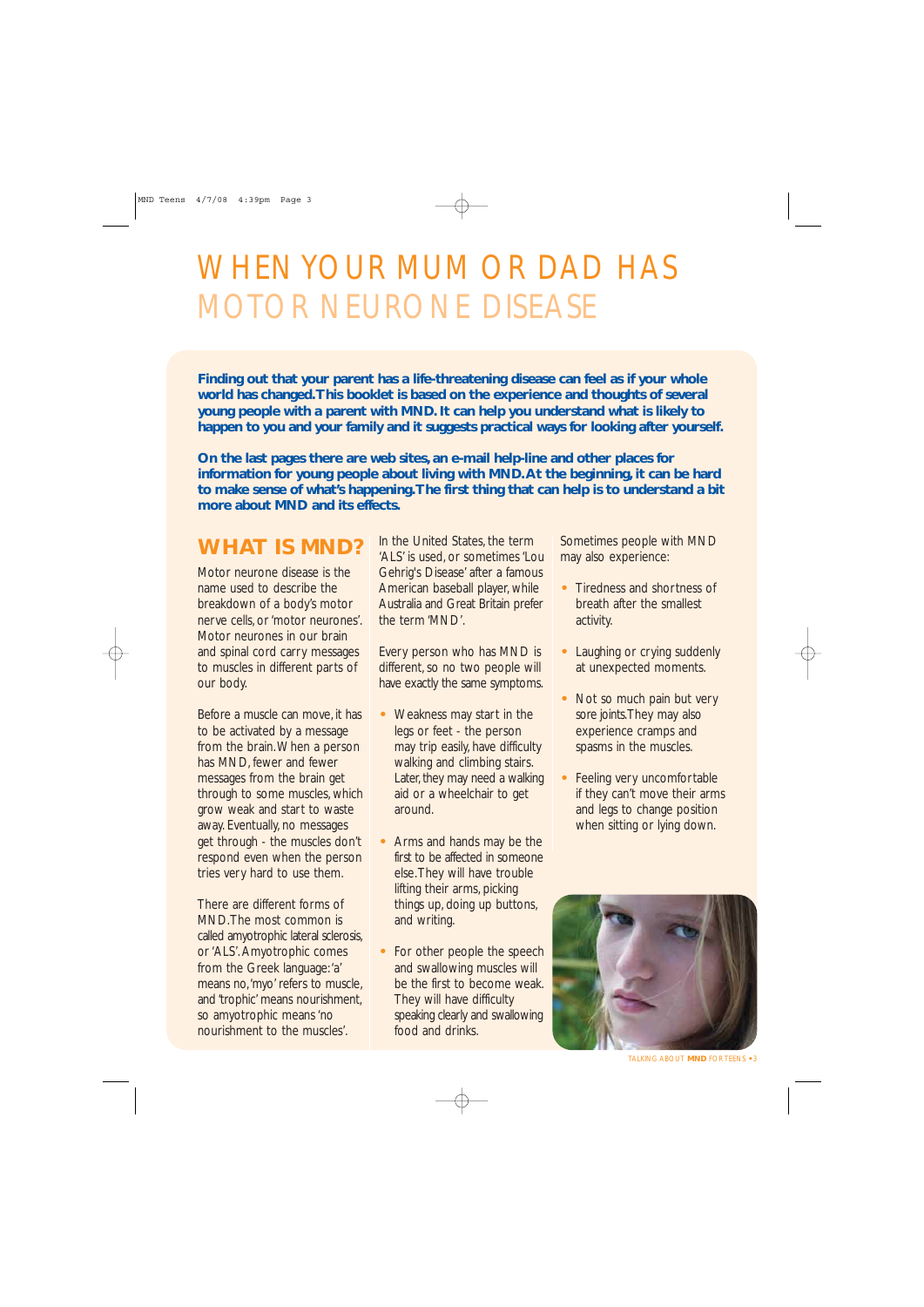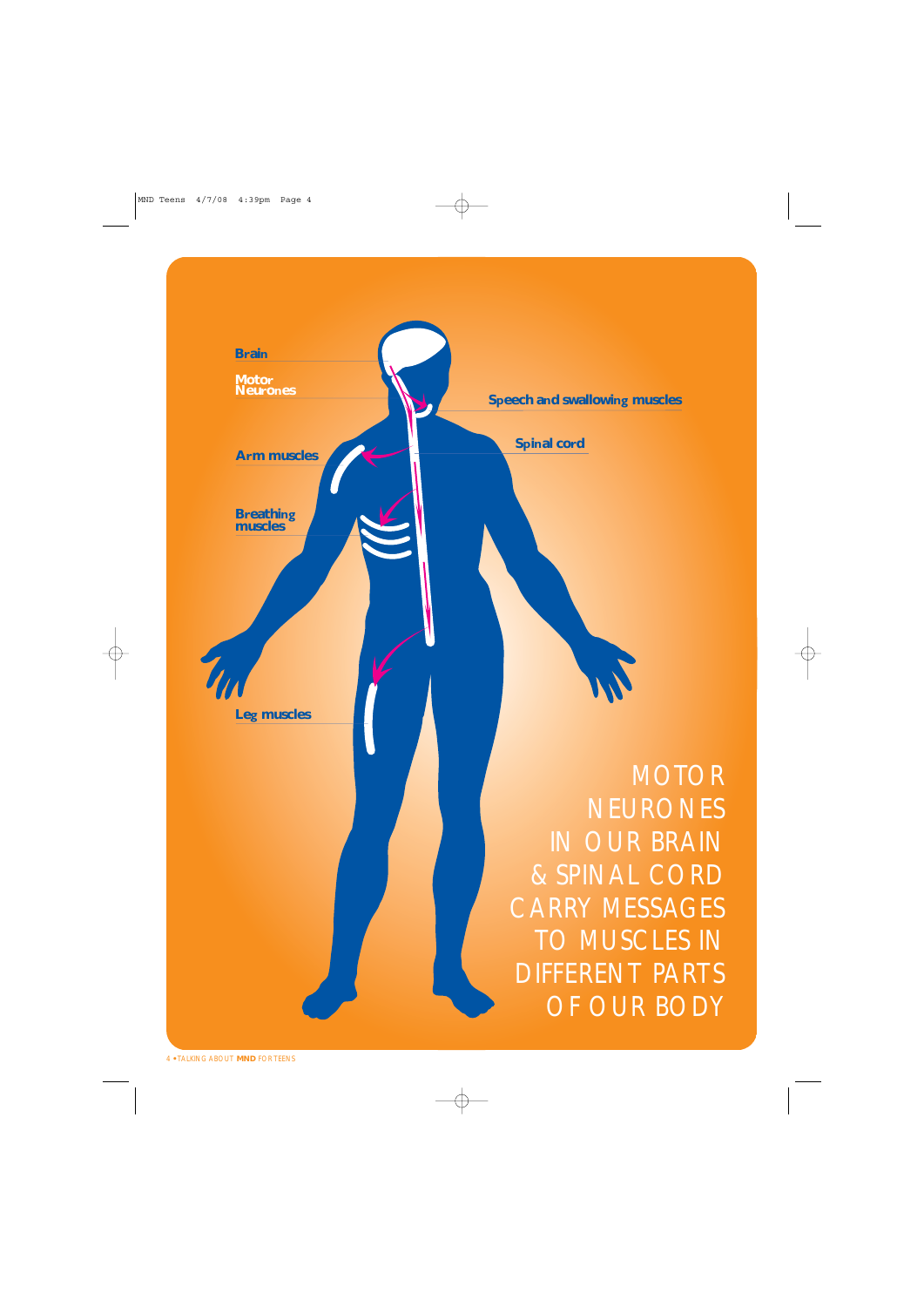#### **WHO GETS MND?**

Most people are around fifty to sixty years old but it can appear in adults of any age. Ironically, they have often lived very healthy and active lives.

#### **WHY DOES SOMEONE GET IT?**

No one knows yet, it's still a mystery. Scientists in many countries are working towards a cure or treatment, but so far these haven't been found. Only one medicine, Rilutek, has been shown to slow MND down a bit.

#### **CAN YOU CATCH IT?**

No, you definitely can't. It's not a virus or carried by germs. Even if you spend a lot of time with someone with MND you won't catch it.You can stay close to your parent with MND and share food and drinks with them.

#### **CAN YOU INHERIT IT?**

For most families MND just happens 'out of the blue'.There is no chance of it being passed on to anyone else. A very small number of families can inherit



It is very rare and a family will usually know if other relatives have had it.

#### **WILL THE SYMPTOMS GET WORSE?**

Unfortunately they will, because MND weakens other parts of the body. This happens faster for some people than others.

"It was hard to understand why dad couldn't hold a plate of sausages one day, when he seemed to be able to do it OK the day before."

Some people live longer, but most have MND from one to 5 years.

#### **WHAT IS NOT AFFECTED BY MND?**

MND doesn't usually affect the bladder and bowel.

There is no change in the way a person understands, sees, hears or feels things. Although they may have difficulty moving and sometimes speaking, they generally stay the same person they've always been. Some people slow down mentally, but most don't. They can keep their sense of curiosity and interest in what's going on in the family and the world outside.

**Even when their arms, legs or speech don't work as well as they used to, people with MND will still like a hug or a kiss, listening to you talking about your day, or sharing family stories and time with you.**

-



TALKING ABOUT **MND** FOR TEENS **•** 5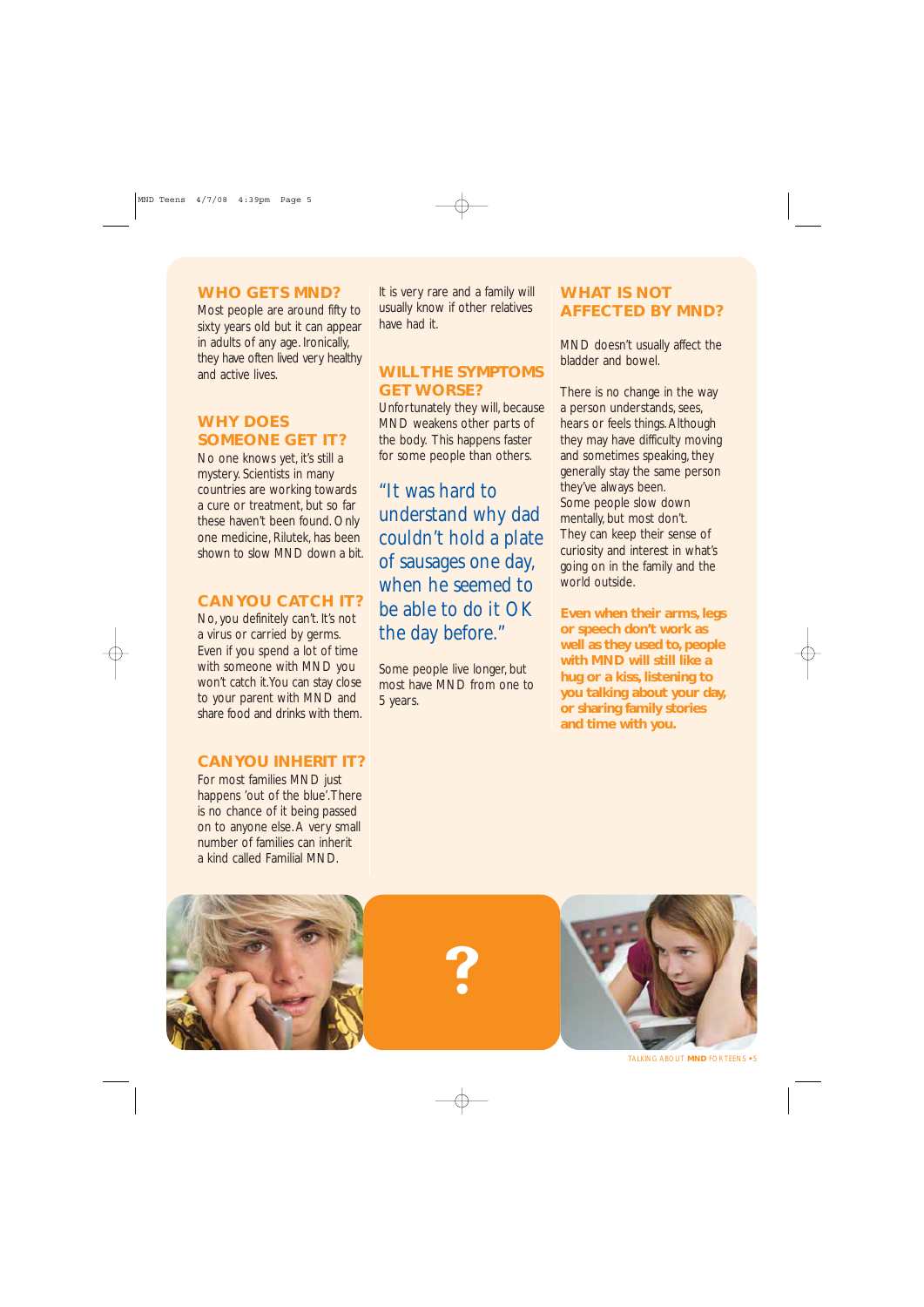# MND AND FEELINGS

**Your parents would have felt shocked and anxious when they found out about MND. They would have been worried about the effect it might have on the whole family. They probably have had to rethink their plans and expectations for you and each other.**

**Some parents find it very difficult to talk to their children about MND because they need a lot of time to think through the situation themselves. Others try to protect their family from something that is going to be so difficult and sad to live with.**

**Families experience a whole new set of feelings when MND comes into their lives. Your parent may get depressed or frustrated sometimes, which is understandable. They can experience a range of feelings throughout the day. It can be a challenge to try to help keep your Mum or Dad's spirits high, even when you may be feeling sad yourself.Try not to think of them as always feeling depressed. Remember, it's not your responsibility - it's all part of managing in a difficult situation.**

#### **HOW ARE YOU FEELING?**

When a family is told that one member has a serious disease, it can take a while for everyone before the truth 'sinks in'.Then it might feel that everything has suddenly become meaningless - all the things you've taken for granted about your life and your family are changed.

"I felt as though the rug had been pulled out from under me when mum told me that dad had MND."

**There is no right or wrong way to feel.** When there's a serious change or loss in our lives everyone reacts in their own individual way. Some young

people feel terribly sad, others feel numb, or get angry and want to blame someone.

"I wanted to be with dad as much as possible, to get to know him better and I thought that my brother would miss out on this by going out so much. This caused tension between us but now I understand that everyone has their own way of coping. For him it was very

#### important to have support from his friends."

These feelings are a normal part of grieving and they can come and go at different times and in different strengths.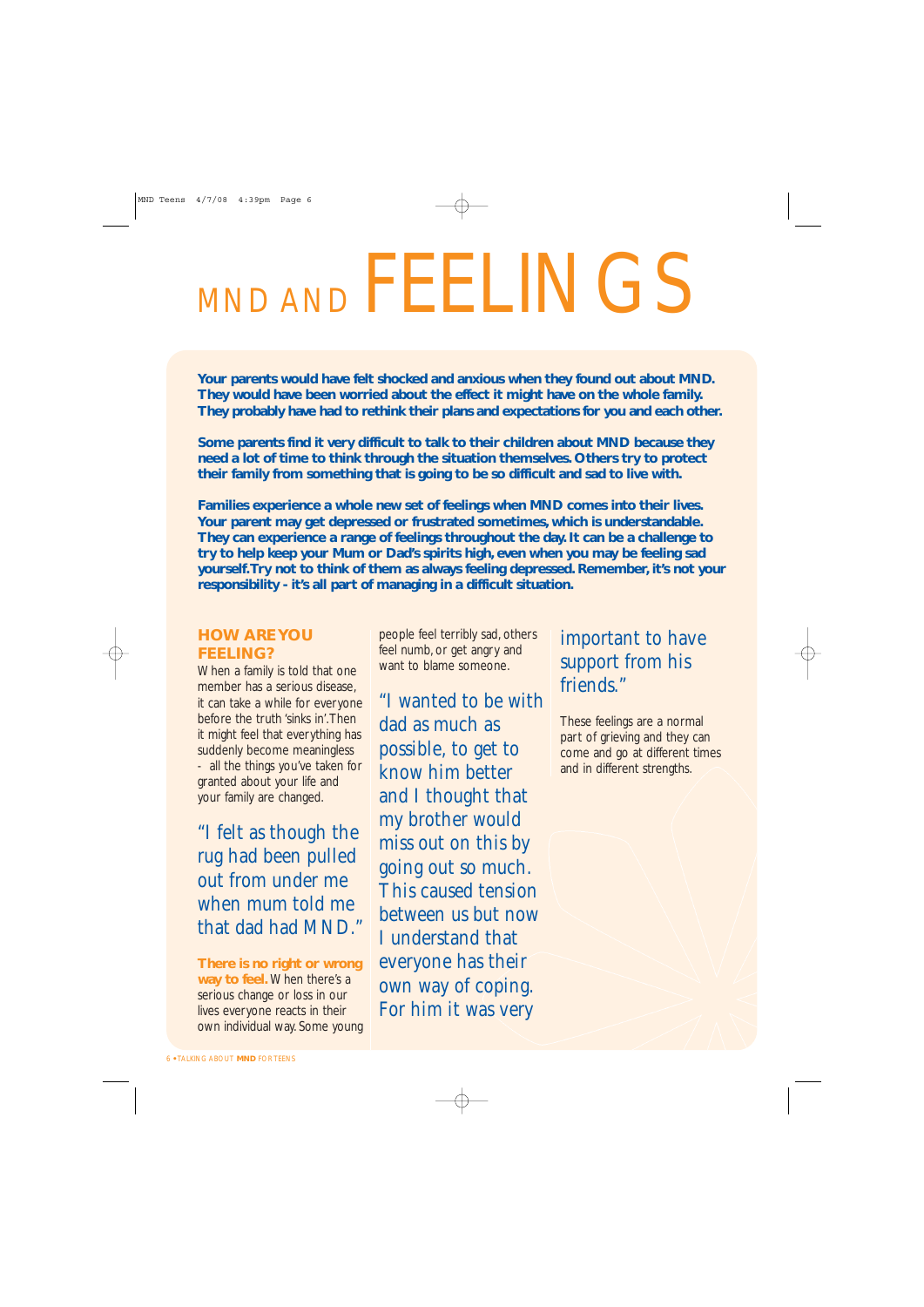#### **ANGER** "For a while I was so angry at the world for my Dad having MND."

*happened to ME - to US?"* You might feel angry with MND itself, or because the doctors can't make Mum or Dad better.You could resent friends and relatives who don't seem to understand, or whose lives seem so carefree.

angry with your Mum or dad for taking up so much attention and energy from the rest of the family, and from you.

**You may feel like hitting out at the world.**



#### **GUILT**

Young people can feel quilty about having angry or resentful feelings. They may even worry that they might have done something to contribute to Mum or Dad getting MND.

"I would sometimes feel guilty, especially if something bad happened while I was out, or if I was away from dad for too long, I would feel like I had neglected him."

Don't feel guilty about having your own life. It is really important to go out and have fun with your friends.You need to do *'ordinary'* things to keep strong and positive. Your parents can find happiness in these things continuing for you.

#### "One thing that was very important was that dad emphasized there is no one to blame."



#### **BEING ANXIOUS OR SCARED**

It's natural to feel worried about the effect MND will have on the future. It's sensible to ask questions like: *"What about me?"*, *"Will I get MND?"* and *"How will this affect my life?"*

You may feel anxious about whether the rest of the family will stay healthy and be able to cope. You might also worry about how your family is going to manage financially.These are perfectly reasonable things to think about.

#### **FEELING SAD, LONELY & HELPLESS**

It is hard feeling that you have suddenly become 'different' from your friends because Mum or Dad has MND.You may feel quite isolated at times, really sad and alone.

"I often felt that everyone was talking about me in whispers & stuff, who knows though, I know it was mostly in my head. However this did make school hard."

There will probably be times when you feel almost overwhelmed, helpless and confused.These are genuine feelings, but they are likely to pass if you can share them with your friends.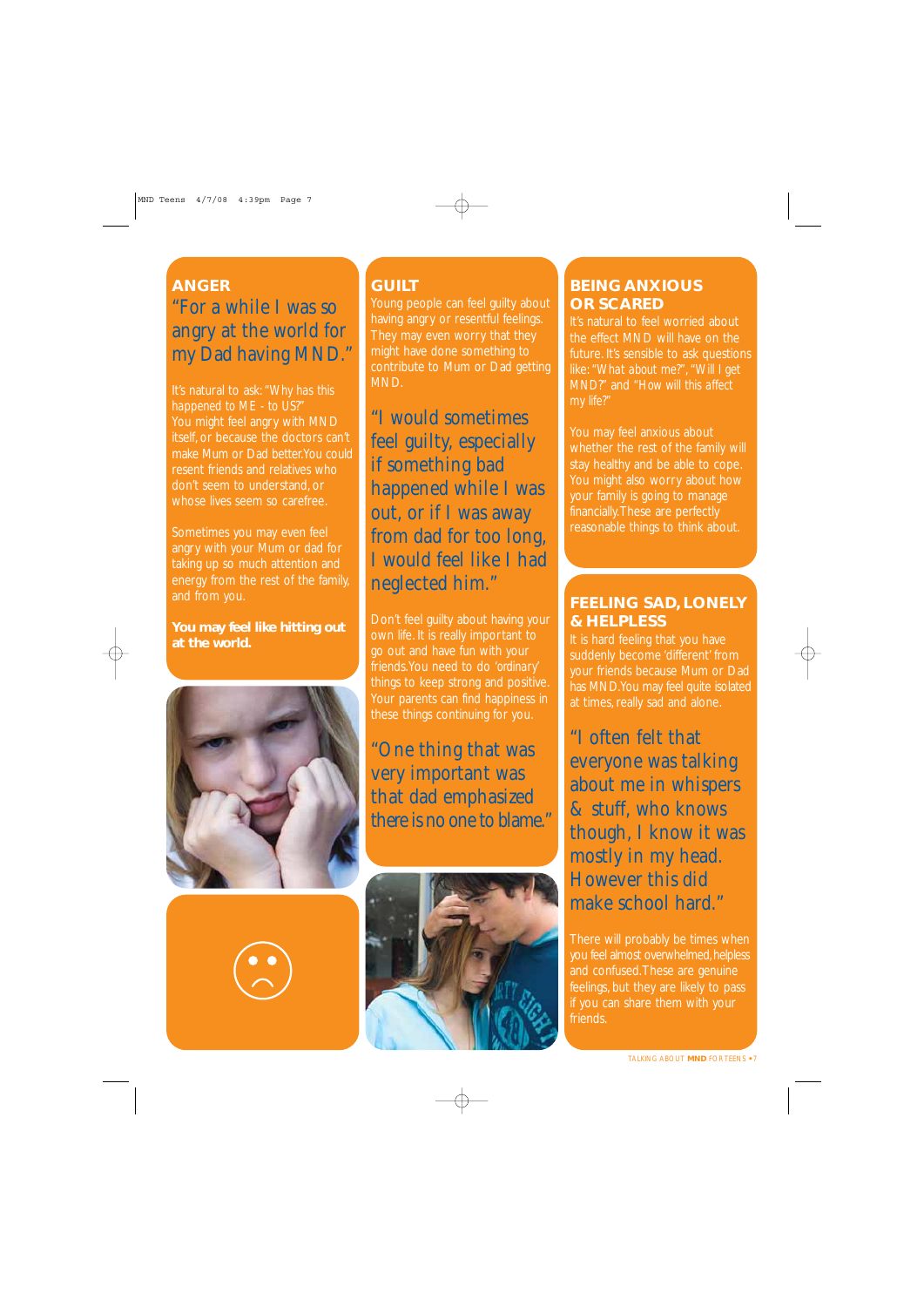#### **WHEN OTHERS DON'T UNDERSTAND**

Many young people worry about how people outside the family will react to an illness like MND. It is a complicated disease to explain.

"Some people didn't know how to talk to me and treated me differently when they knew my dad was sick. This can be very hurtful as I found that some of my friends didn't know what to say to me so they ignored me."

People are often unsure or embarrassed about what to say - it's not a personal thing. It can be difficult for them to understand what your family is going through.

"I didn't tell many people because most people don't know what it is. You say "my parent (mum or dad) has MND and they say "oh, that's not very good" like you just told them you have a cold.

And I don't like explaining it because it makes me sad. So they can't understand why it is such a big deal."

When a friend expresses interest, offer them the leaflet Talking about MND - for Friends in the pack your parents have. It will help them understand the situation better. Friends can also look up other information on the MND Australia website.

#### **TRY TO EXPRESS UNHAPPY FEELINGS**

"Quite often I felt helpless as there was nothing I could do. I couldn't fix anything but just accept what was happening."

It's difficult to 'turn off' sad and angry feelings. Negative thoughts can make it hard to concentrate on school work, to sleep and to have enough energy to go to school or work, or spend time with friends.

One of the best ways of handling unhappy feelings is to get them off your chest. Find someone you like who is also a good listener. It could be Mum or Dad if that seems OK,

or a close friend, a teacher or your school counsellor.

"Sometimes I didn't want to talk to my parents for fear of upsetting them, but it made me feel better to discuss my feelings & thoughts."

There's no need to put a 'positive' face on when you talk. Share what you really think and feel. By talking through your worries or sadness you can start to feel more positive and able to cope better.

"It's important to be honest with everyone. If it's a bad day, it's a bad day and friends will understand."

The more you talk with each other, the closer you will grow to your family and friends. If you can't talk with them, think about seeing an experienced counsellor.

"If I had been organized to talk to someone like a counsellor I would have gone.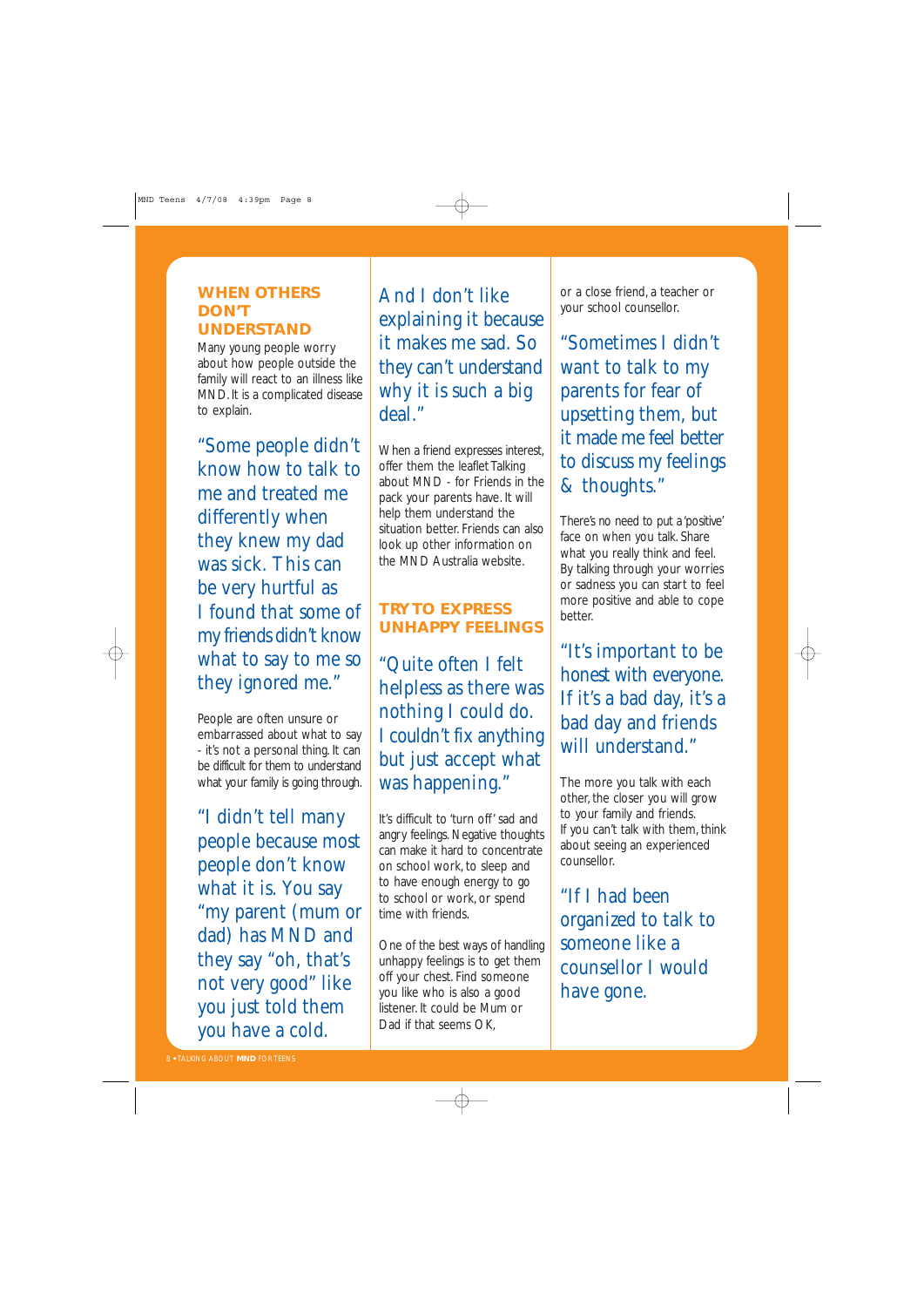But I wasn't so I pretended everything was alright and I was coping. When I look back, I don't think I was."

#### **WHEN IT'S HARD TO TALK**

"Quite often I felt helpless as there was nothing I could do. I couldn't fix anything but just accept what was happening."

If you don't feel like talking, try something else. Other young people say these things helped them.

"I used to write and draw pictures, write poems, and song lyrics, anything really inspirational. I felt that writing helped me a lot."

• HAVE A GOOD CRY. Crying is not a sign of weakness, it's a sign of caring. It can really help to relieve tension and strain.

- LET ANGER OUT. Hit a tennis ball hard, kick a football or punch a pillow. Go for a long walk to clear your head.
- WRITE YOUR FEELINGS DOWN

"I found it really helpful to keep a diary and write down all the things I wanted to tell dad the next day. I did this at night when I went to bed as this is when I used to get really upset . . . So I wrote down what I wanted to say so I could process it and relay it when I wasn't so emotional"

- VISIT A PLACE OF PRAYER; LIGHT A CANDLE.
- LOOK AFTER YOURSELF. Eat well and get enough sleep. Exercise regularly – keep playing your favourite sport, jog with the dog, take a hike on a bike, dance or listen to music.These will all help to get rid of anxiety and tension.

Don't try to block out feelings with drugs or alcohol.

Unhappy feelings will just keep coming back – and you'll feel awful and out of control.

• HAVE SOMETHING TO LOOK FORWARD TO.

Don't be too ambitious – try to make your targets ones you can achieve successfully. Help to plan a family outing, arrange to go camping with your friends, learn a new computer application, organise a party.

• AND DON'T FORGET TO HAVE FUN WITH YOUR FRIENDS.

They can help to keep you positive and strong.

Remember to be patient with yourself – there's no perfect way to handle situations like this. Expect some disappointments. There will be mistakes along the way and times when things could have been handled better.

**Accept yourself and your own reactions. How you feel is 100% right for YOU!**

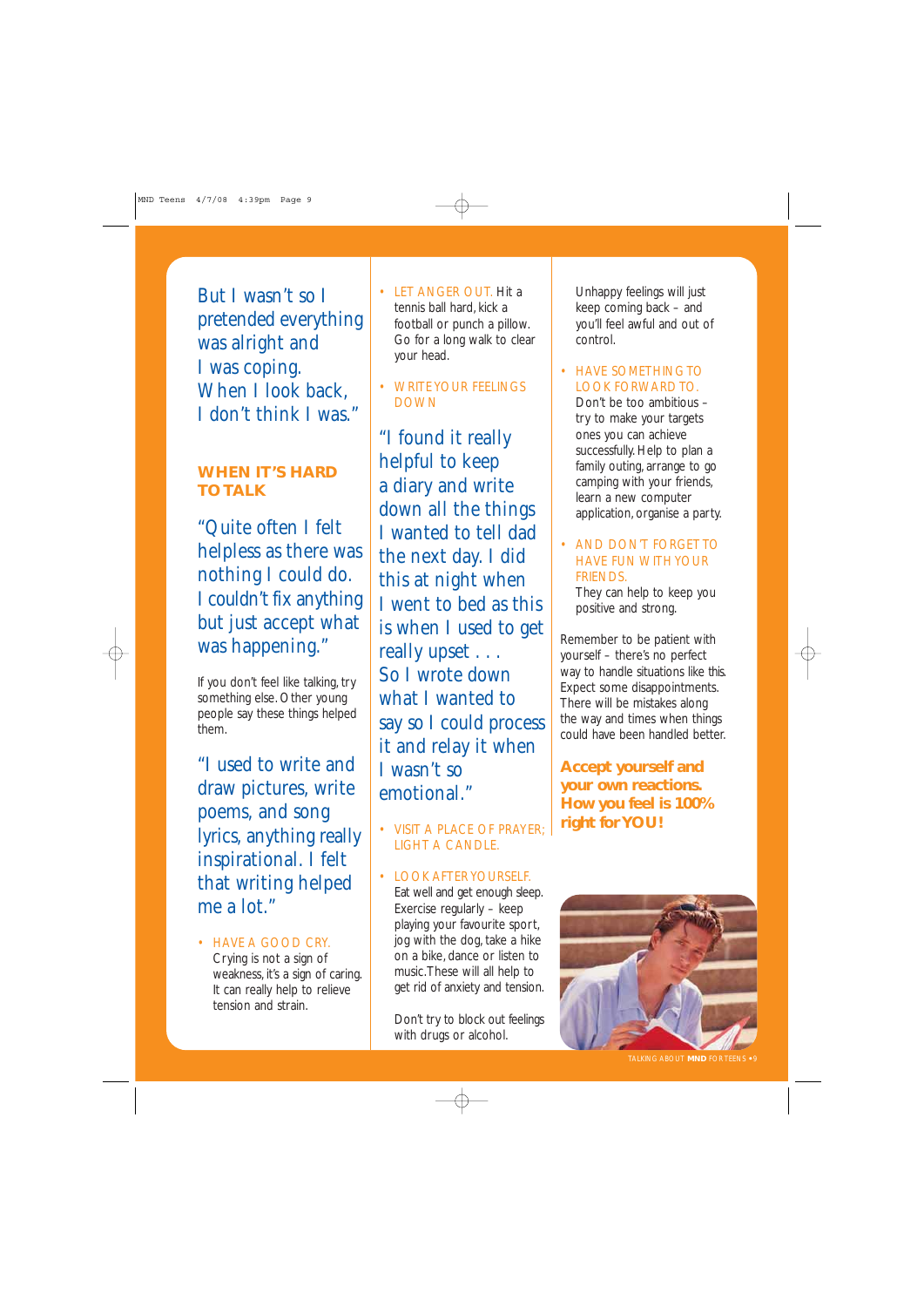# CHANGES AT HOME

**MND involves many changes. Mum or Dad may not be able to go on doing things that they've always done around the house, or socially.The bathroom, kitchen and their bedroom may have to be altered to make them easier and safer to use.**

**You may feel uncomfortable when the health team starts arriving in the mornings or is there when you get home from school.The house could feel as if it's been invaded. You may run into people from the local Motor Neurone Disease Association, an occupational therapist, a physiotherapist, a speech pathologist, nursing care people and maybe a home care worker.**

**If you're interested and your parents agree, sit in on their meetings with the health team.The meetings review the support your family needs and the equipment available to help.A walking frame or a wheelchair could be needed if Mum or Dad's legs are weak. If they are having difficulty talking clearly they may be able to use a speech synthesizer or 'LiteWriter', a small computer that speaks the message typed onto its keyboard.**

**If swallowing is difficult, a 'PEG' may be recommended.This is a small tube painlessly inserted into the stomach for special food and liquids. Some young people like helping with their parent's meals and drinks; some don't.**

**You may find that the health care team is so busy thinking about your parent's needs that they forget to include you in their discussions. If this happens, talk it over with your parents and the health team.**







10 **•** TALKING ABOUT **MND** FOR TEENS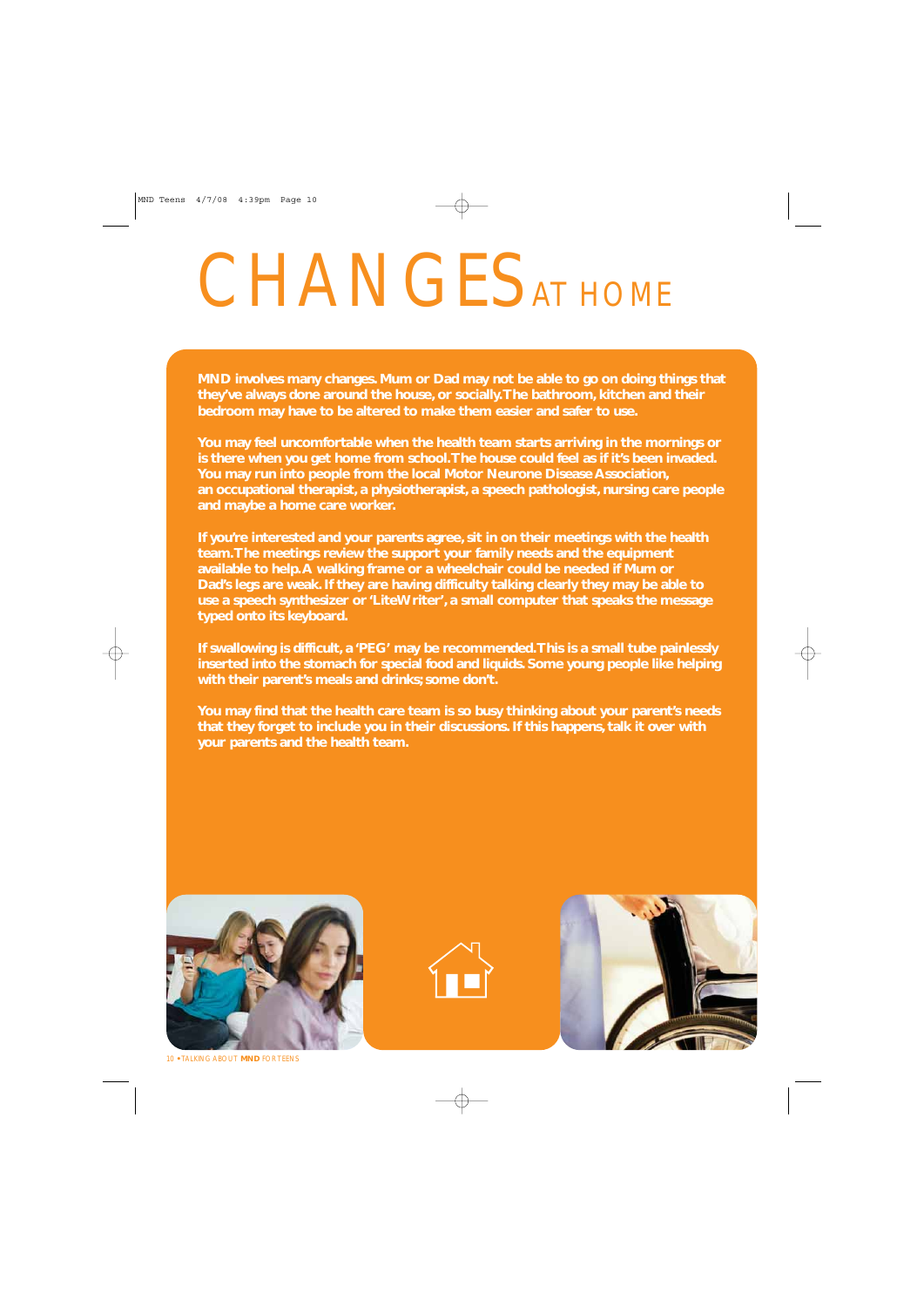## RELATIONSHIPS AT HOME

**You may experience changes in what everyone does in the family and the way you relate to each other.Your parents might feel that they are losing control of many aspects of their lives.They might try to protect you from the realities of MND and their worries, disappointments and sadness.This might clash with your wanting to be more independent and adult.**

**You may feel that you're expected to behave more like the 'head of the family' or 'mother of the house', but don't feel ready for so much responsibility.You may wish that you could go back to being a little kid again. Sometimes you may behave like one, which is a completely normal reaction as you work out how to communicate in new ways.**

#### **KEEPING THE LINES OF COMMUNICATION OPEN**

The best way to keep communication strong is to make sure that you do keep communicating, it is very easy to let everything apart from MND pale into insignificance, but all the little things are still important and still need to be talked about. You can communicate more effectively if you are aware of how everyone in the family is feeling as the situation changes. There will be frustrations, upsets, and disappointments along the way, but it helps if everyone tries to work as a team.

Some families have found it useful to put 'Emotions Thermometers' on their bedroom doors to show what's happening for them. A thermometer might say things like:

**I Need Time Alone I Need A Hug Ask Me What's Wrong I Feel Great Today I'm Angry/Scared/Worried Let's Do Something Fun!**

#### **Don't Ask Me How I Feel I Need Someone To Talk To**

A pointer can show today's 'emotional weather'. Mum or Dad might want to make one too for the fridge,where everyone can see it.

#### **FRUSTRATIONS & DISAPPOINTMENTS**

"I know dad was stubborn and determined to live life as normal, but sometimes that caused tension and frustration. I think we all needed to be better prepared and more tolerant of the changes that were happening, it's just that there were so many things changing, preparation for every change was impossible."

People and families are all different and manage in different ways. It can be very hard for a person with MND to let go of their normal roles in the family and at work, and start relying more on the rest of the family.They may not want to use the equipment recommended by the health team. They may try to fight the disease by doing the things they always have. Everyone else may feel irritated by this, which can make the person with MND even less co-operative.

It really helps if your parent with MND has a positive attitude but some people can become very angry.They may be upset and frustrated about the difficulties and changes they're experiencing.They may have strong mood swings and focus only on their own needs. This can put a lot of pressure on the rest of the family.Try not to take it personally - MND affects people in different ways and no-one is to blame.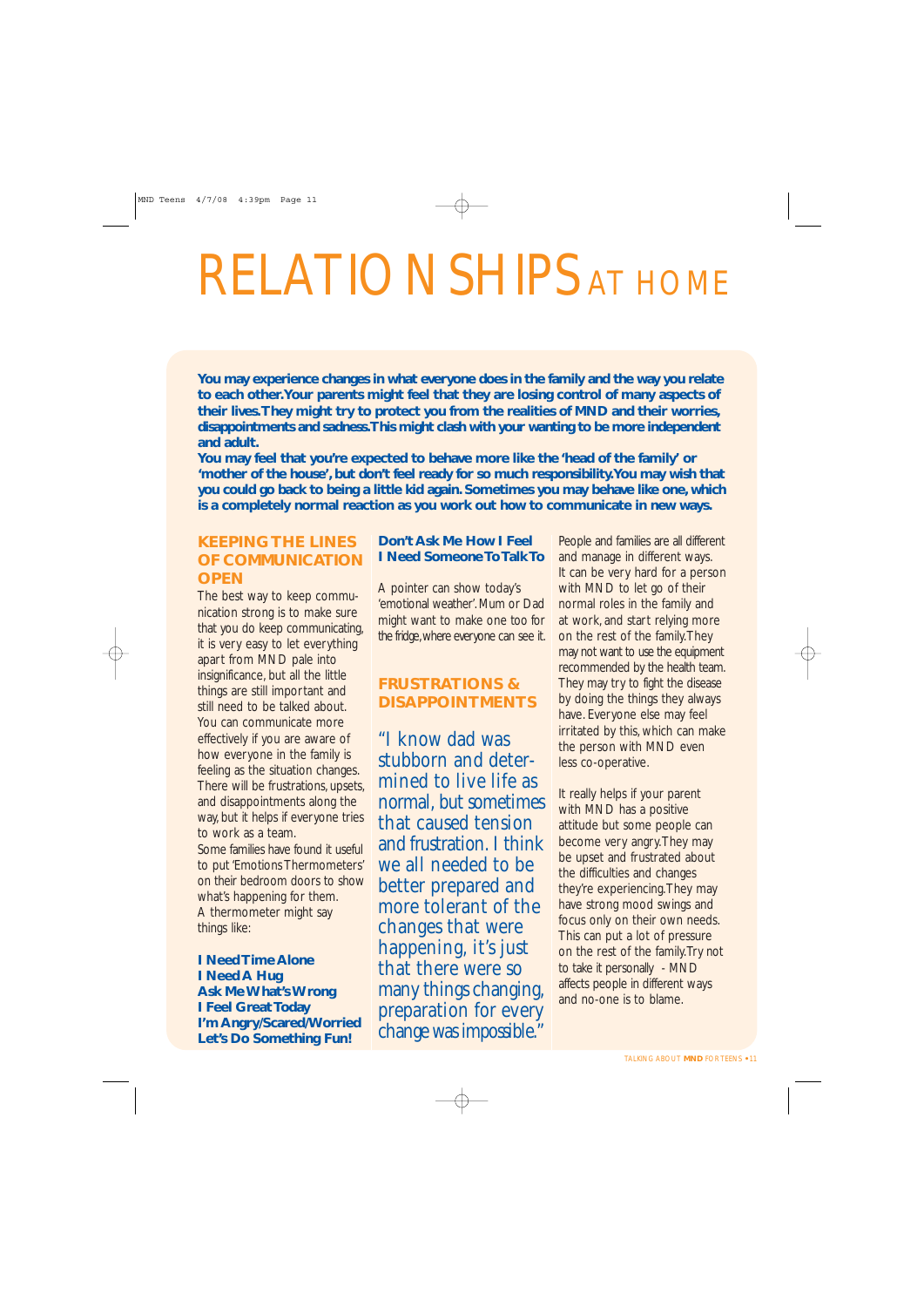### AS MUM OR DAD'S MND PROGRESSES

**One of the really tough parts of MND is that that some people find it difficult to speak, which will probably make them feel sad and frustrated.This can be a real challenge for all the family but try to be patient."You have to try very hard to understand what they want to tell you … it is as hard for them to say it as it is hard for you to understand, but they know exactly what they want to say."**

#### **THINGS THAT HELP**

Although MND is a rotten thing for a person to have, it gives their family and friends the opportunity to get to know them so much better.You could:

- **•** Find out more about Mum or Dad's life and your own background.
- **•** Help them write letters or record their life story. **•** Make a memory book or a scrapbook.
- **•** Take photos with them and make audiotapes, DVDs or videos.
- **•** Develop a communication system to help them signal their ideas and feelings.
- **•** Help them achieve the goals they have for themselves and the family.

"One of the best things I ever did for my Dad was to make up a board that sat on the arms of his wheelchair to rest his arms on."

Think creatively about little things that can help a lot.Working on the computer together can be

fun looking up the internet, playing computer games or helping with a special communication program.

"We would joke together and sit and watch car-racing or other shows on TV. I could always poke fun at him and he would take it in the way I intended."

Sometimes it's good just spending time quietly together watching a DVD, looking through photo albums, playing cards or a favourite game.

Everyone is different, so don't worry if you can't think of something that you would like to do together right away. Ideas may spring to mind as time passes.

"Dad's attitude helped me and sharing my feelings with friends, family, writing it down, sharing a project that we both felt strongly about - writing a book about his life & illness - feeling like I was part of the journey."

The things that your parent can do will change and your relationship with them may alter. But some things don't change. No matter what happens, your Mum or Dad still cares about and loves you in the same way as always.

"Don't think that because your parent has MND that they are not interested in your life anymore. I used to sit with dad everyday and tell him what I had learnt at school."

They may not be able to put their arms around you but they'll want to. And there will be ways for you to show them your love.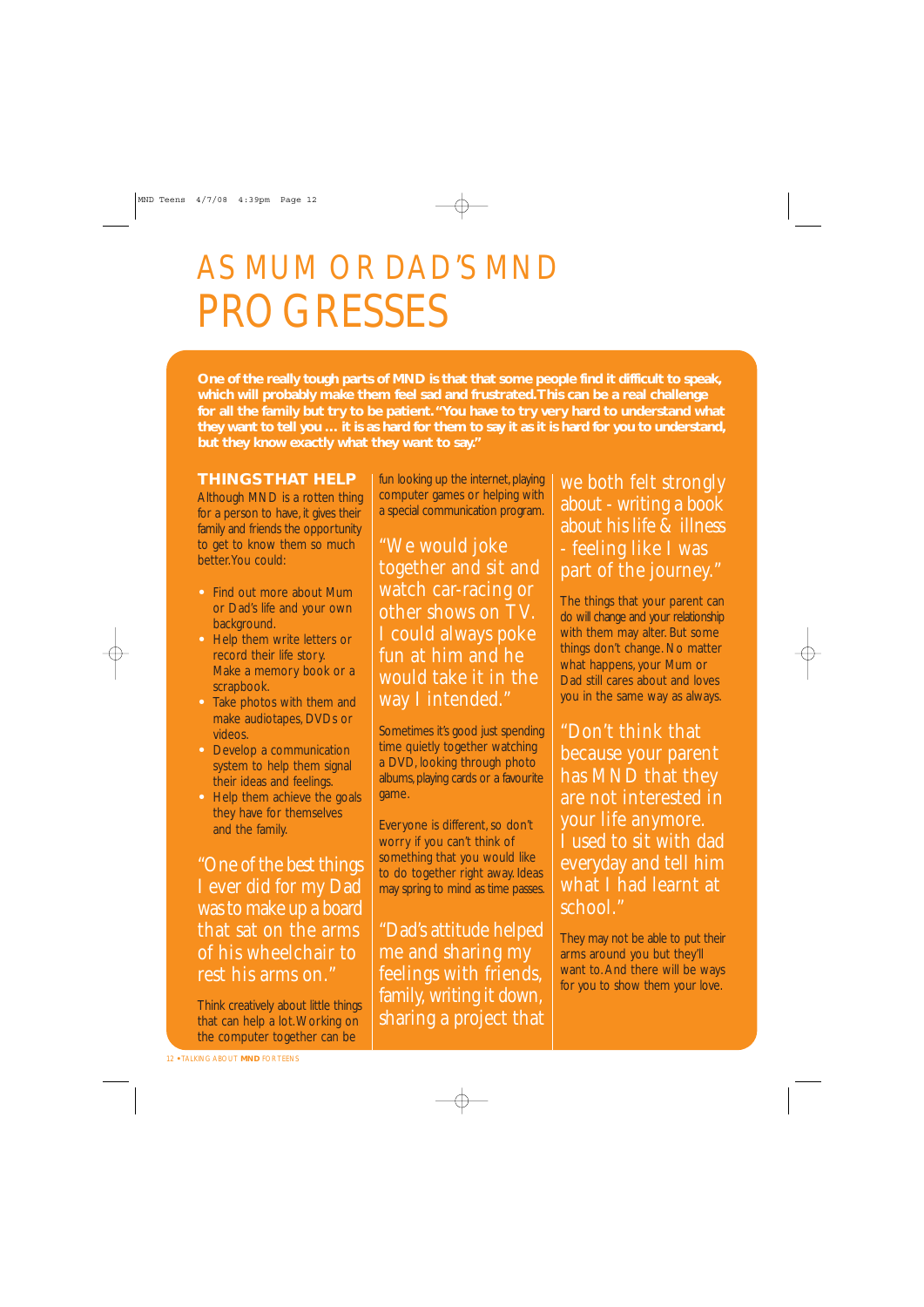### FOR **CARERS**

#### **WHEN SOMEONE IS THE CARER**

A 'carer' parent is likely to have to do more and more at home. They may also be trying to hold down a job as well as helping you with your life. They may have worries about the future, family finances and doing the best thing for you.They may feel tired and stressed a lot of the time.

**Just listen. Encourage your parent with MND to think of their partner, what might please them, for example … buy flowers on their behalf, write notes of thanks, etc.**

It is important that they get extra help.You and the family can help to some degree, but support from outside services is usually essential to keep everyone going. If your carer parent hasn't already found someone outside the family to talk to, suggest they do.The MND Association or the health team can help find them someone who understands.

"The best advice I can give is to give your other parent a break. Quite often, I would sit with dad and watch a movie with him just so mum could have some time to herself"

Encourage your carer parent to take time out to do their own thing.They need regular breaks to get the strength to go on for all of you. Be there for them too.

**Make sure that both parents know that you are there to help them when things get hard.Tell your parents that you love them every day.**

#### **IF YOU ARE THE MAIN CARER**

There are many young people caring for a single parent. If there's just you and Mum or Dad living together you may find that you become the main carer. This means you could become responsible for things like cleaning, cooking and personal care for the both of you. It may be hard to keep up at school and you might feel very tired and stressed, so it will be very important for you to get support.There may be organisations and services in your area which provide support for young carers. Some contacts are on the back page.

If you are looking after your Mum or Dad, remind the health team when YOU need a break. Caring can be hard work, but you will grow up quickly and learn things that will be helpful in later life, including how people 'tick', practical things like budgeting, managing a home and balancing time in a meaningful way.

#### **GETTING A GOOD BALANCE**

It's important to get the balance right between staying at home to help and continuing your own interests, activities and friendships.

**"Being a teenager is hard enough and you often think the world revolves around you.You really have to put all that teenager self-centered crap behind you and think about what your parents are dealing with".**

Time spent helping your parents means you can build memories of your lives together.

**"When it comes to doing your own thing … not only does your parent with MND not want to have to go through what is happening to them, but they do not want to put you through it either. Dad wanted me to go out and have fun and he wanted to see me enjoy myself - he didn't want him being sick to affect my life."**

It's really important to have this outside focus and not to let MND dominate your life.

**You don't have to let MND define who you are.You have your own goals, needs and desires.**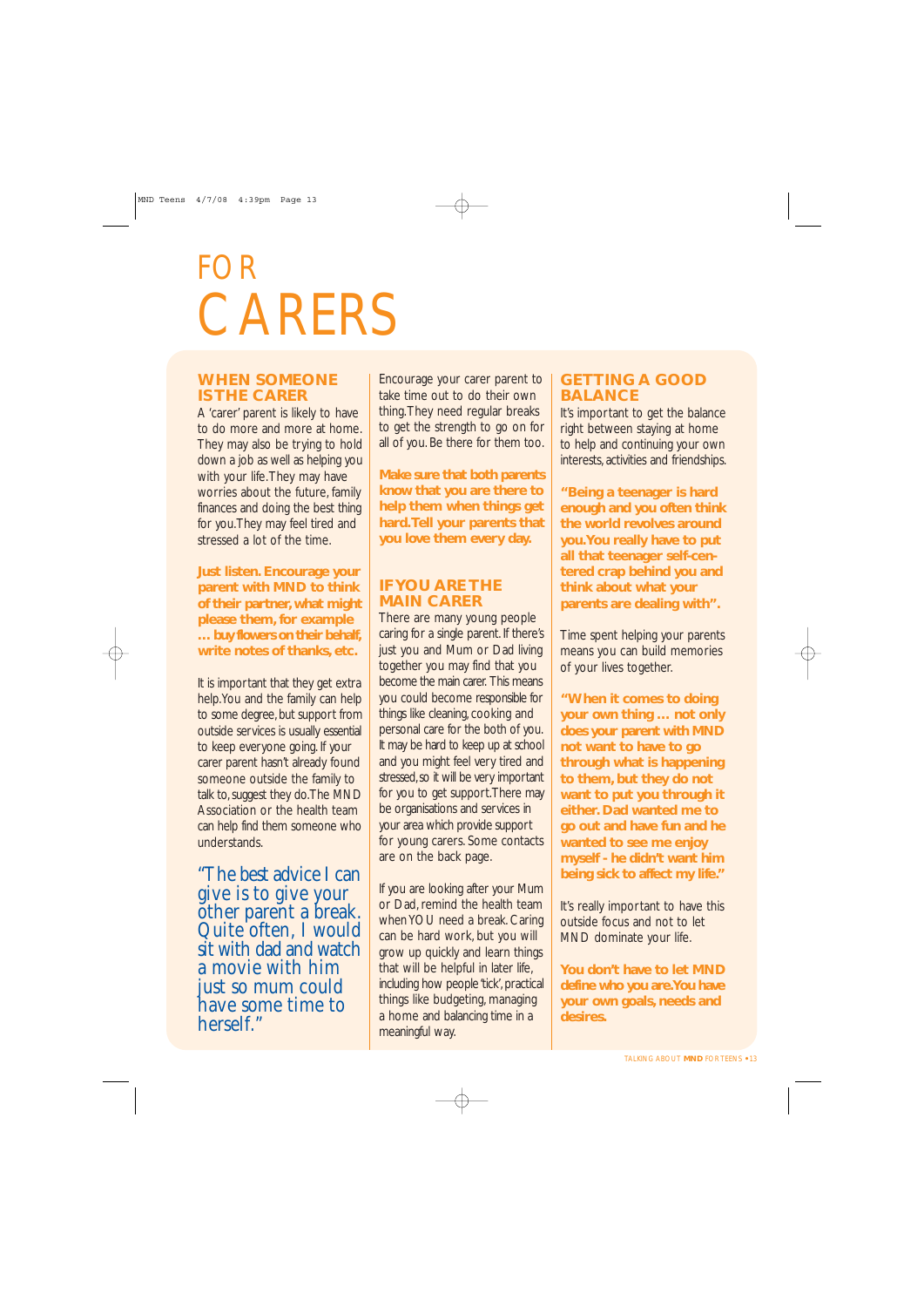# FAMILY & FRIENDS

**People outside your immediate family are often happy to help in very practical ways. If your parents aren't able to take you to places you want to go, then relatives, family friends or your friend's parents might give you a lift.Ask them, don't be a victim. They may want to help but don't know how.**

**Support from your close friends is so important at this time but it can be hard for them to understand how things are for you.Talking to them about how MND is affecting your Mum or Dad and the family can bring back all your sad and difficult feelings. Remember though, the less you talk, the harder it can get.**

"I was dealing with so much and to not have your friends understand or know how to react when you tell them can be very hard. Also I found that I had to summon so much strength and courage to tell people only to feel almost rejected when I did. Also a lot of friends didn't know how to talk about it with me."

Some of your friends will be there for you and will be supportive and helpful. Others may not want to know about painful things, or don't understand how serious your parent's condition is. Offer them the 'For Friends' leaflet from your parents' Information Pack.

**It's important to be honest with everyone. If it's a bad day, it's a bad day and friends will understand.**

#### **BRINGING FRIENDS HOME**

When someone is stuck at home a lot, having bright young people coming to visit is like a breath of fresh air.

"My dad loved it when me and my brother's friends would come over and sit and talk to him about general stuff going on."

However, not everyone wants to bring their friends home. Some young people prefer to keep their friendships in a different world from their life at home.



14 **•** TALKING ABOUT **MND** FOR TEENS



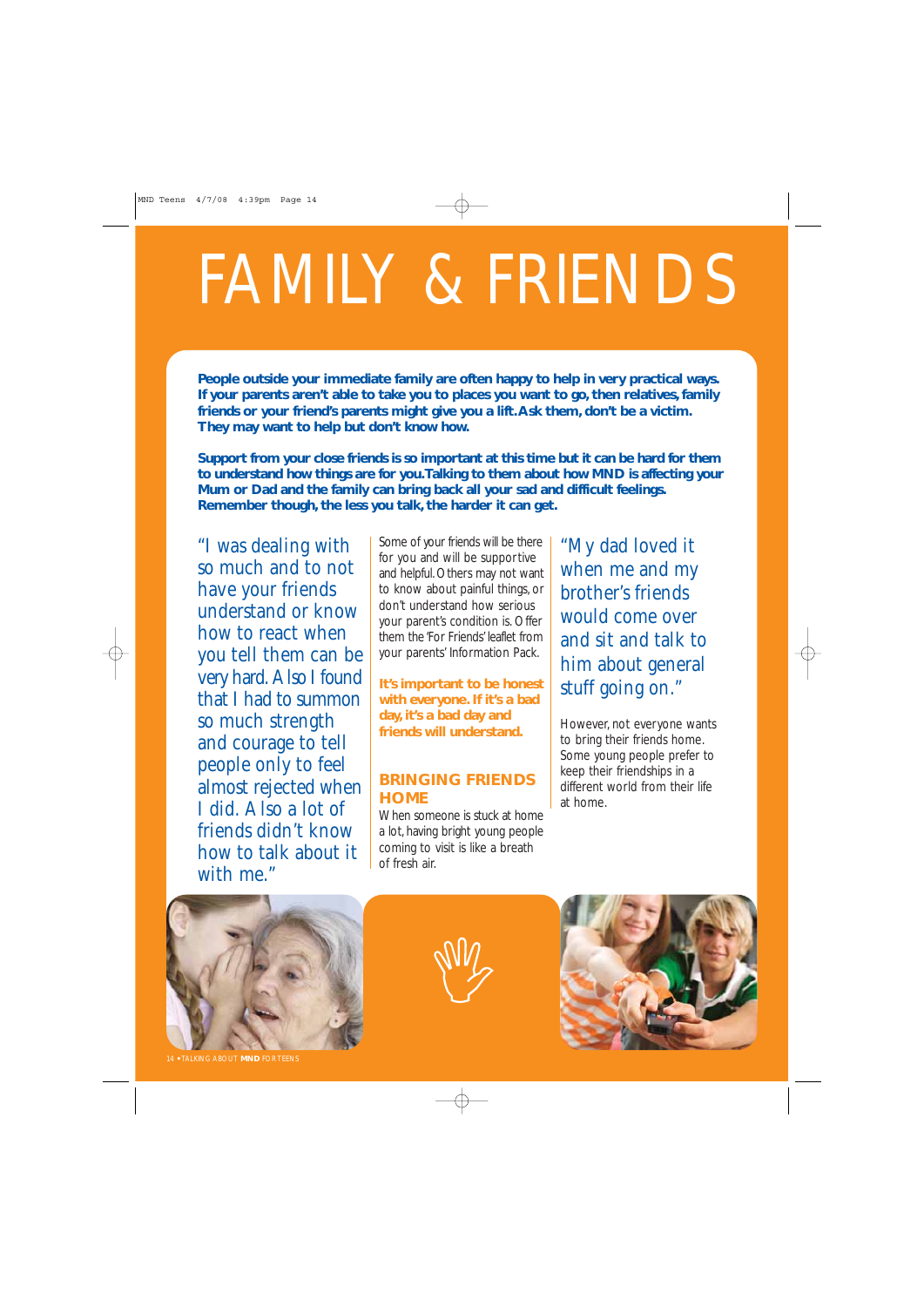"I think I developed two different lives one with school /university friends where I would joke around and try to be the funny guy of the group, and the other my less-exciting normal home life. I tried hard to keep the two separate as I felt I needed to be free to go out and have a good time like all young blokes."

As with everything about MND, there is no right or wrong way to react.

If your friends want to visit, it's a good idea to help them feel comfortable about it.

**Your friends need to understand that things have probably changed since last month when they came over, things may be a bit more confronting.**

**You need to explain very clearly to your friends especially those who already know your parent that there is absolutely nothing wrong with their brain … they are still the same person, they still know who you are, what you're interested in and the time you wet the bed when you first stayed the night.**

MND can quickly change Mum or Dad's appearance and what they are able to do.

"I used to worry about what other people would think when they saw or met dad in the later stages. He'd wear a headband to stop his head from falling forward, and

although it was functional, it wasn't stylish! I remember feeling embarrassed about him being in the wheelchair and having drink-stands/ talking computers etc, even though everyone told me not to be."

**It's OK to feel embarrassed, but keep asking your friends over. Your friends will get used to the changes.They will understand you better, and they can help Mum or Dad to remain part of your world.**







TALKING ABOUT **MND** FOR TEENS **•** 15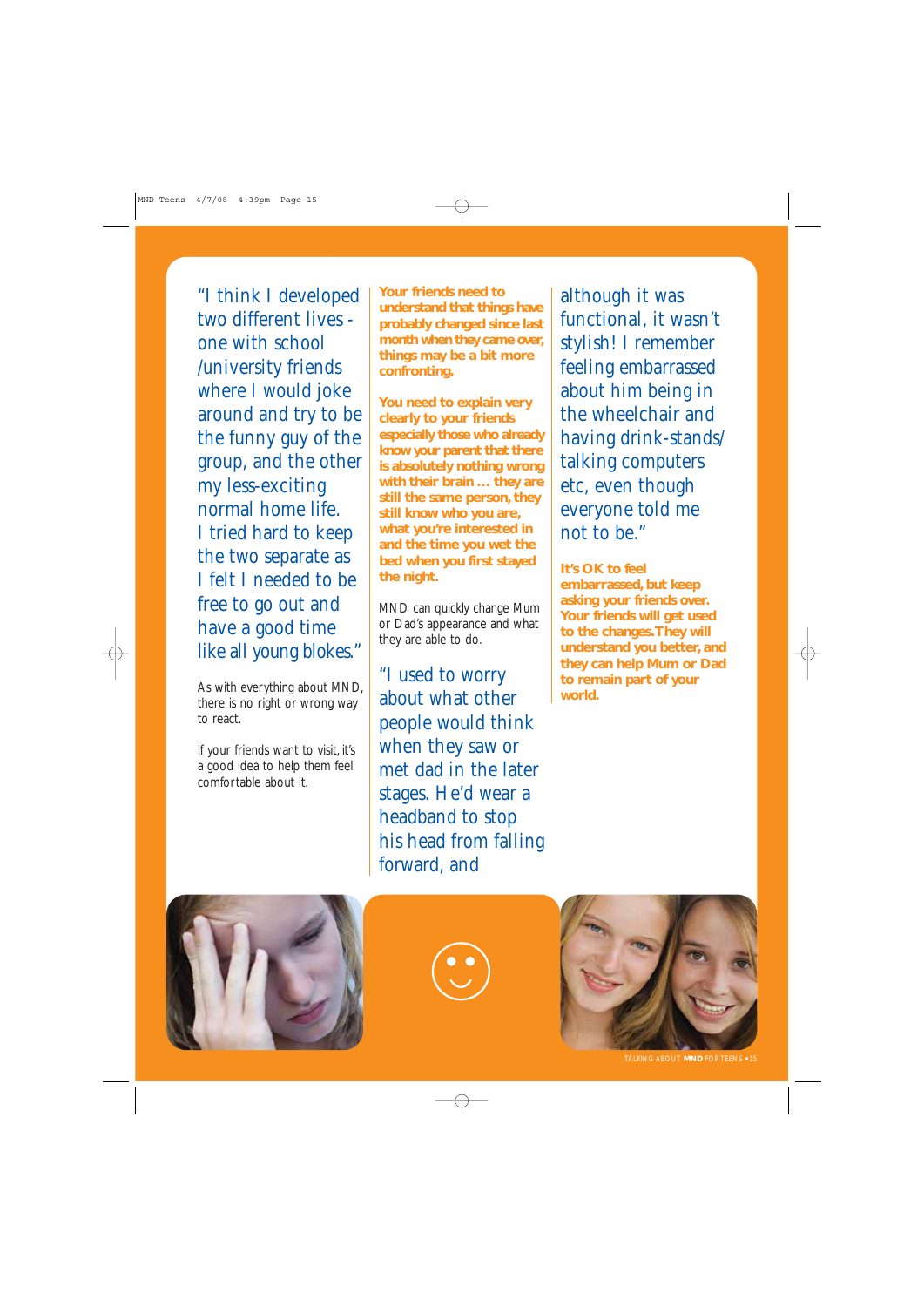# WHAT ABOUT SCHOOL?

You spend so much time at school it can be really helpful to get support from the staff and students you feel comfortable around. However, you may not want to be singled out for special attention just because you have a parent with MND.

"… generally it was more important to me that school was exactly the same as it was for everybody else."

An information booklet for schools is included in the pack which your parents can give to the school principal or your home group teacher.Talk to Mum and Dad about what you want to happen, who you want to know about MND - and who you don't.

**Make sure that other people are clear about how YOU want to handle living with MND.**

"I guess it is important for teachers and staff to be aware that there is a situation at home for the child and that sometimes some support might be required. I think it is important to let the child know of the support options and pick whatever he or she feels most comfortable with."

When you are helping to care for a parent with MND you may have trouble concentrating on lessons or finishing homework and assignments on time. Teachers need to know that you can have bad days and might need special consideration from time to time.

Some teachers are naturally more understanding than others. It helps to have someone at school you can talk to and who can keep an eye on what you need.This could be a friend, a favourite teacher, the school counsellor or the Principal.

"My closest friends were great, they kept the teachers up to date with what was happening and kept my recesses and lunchtimes light and fun but were there if I needed to collapse in a heap."







16 **•** TALKING ABOUT **MND** FOR TEENS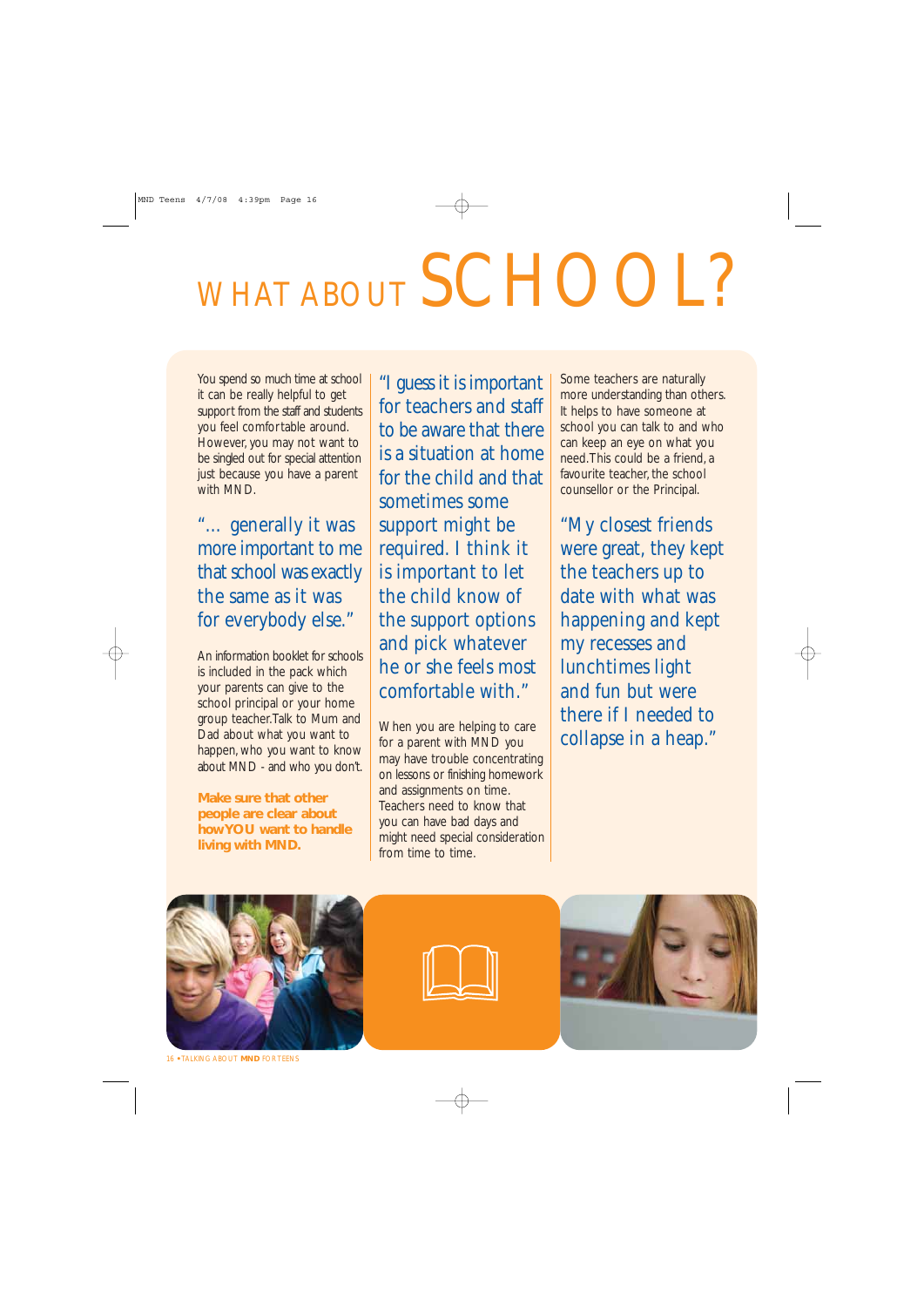## CONTEMPLATING LOSS

**As you know, MND can last from about one to about five years. It is very hard to face the possibility of a parent dying - not being around to share life's highs and lows with you. Even when someone is very ill and will not get better, their death can still be a terrible shock. It can seem as though your whole world has fallen apart and it can take a long time to adjust to the changes.**

**Once again you may feel all those strong emotions like grief, anger, resentment. Some feelings will last much longer than others, some will last forever.**

**But there can also be a great sense of relief. Mum or Dad no longer has to face all those difficulties and discomforts.The journey with MND is over.**

# COMING THROUGH

Coping with the inevitable changes and adaptations life asks of us can be a real achievement.

"Our whole family summoned an inner strength to pull us all through. I don't think I really knew who I was until I found that strength."

We all have untouched strength and creativity.Yours will help you through this hard time. You can look more deeply into your values, hopes and friendships.

People who live through a very painful time say they came out of it 'older but wiser'.You will learn what's really important and how to cope with the setbacks that life may bring.

**"Experience life as much as you can. Don't take your family for granted. Get to know your parents on all levels. Don't give up hope".**

You can also discover how precious it is to give and receive love and share the lives of the people you care about.

**"It would be an incredible journey… we'd grow close, become friends, get to know each other in a way other parents/children wouldn't."**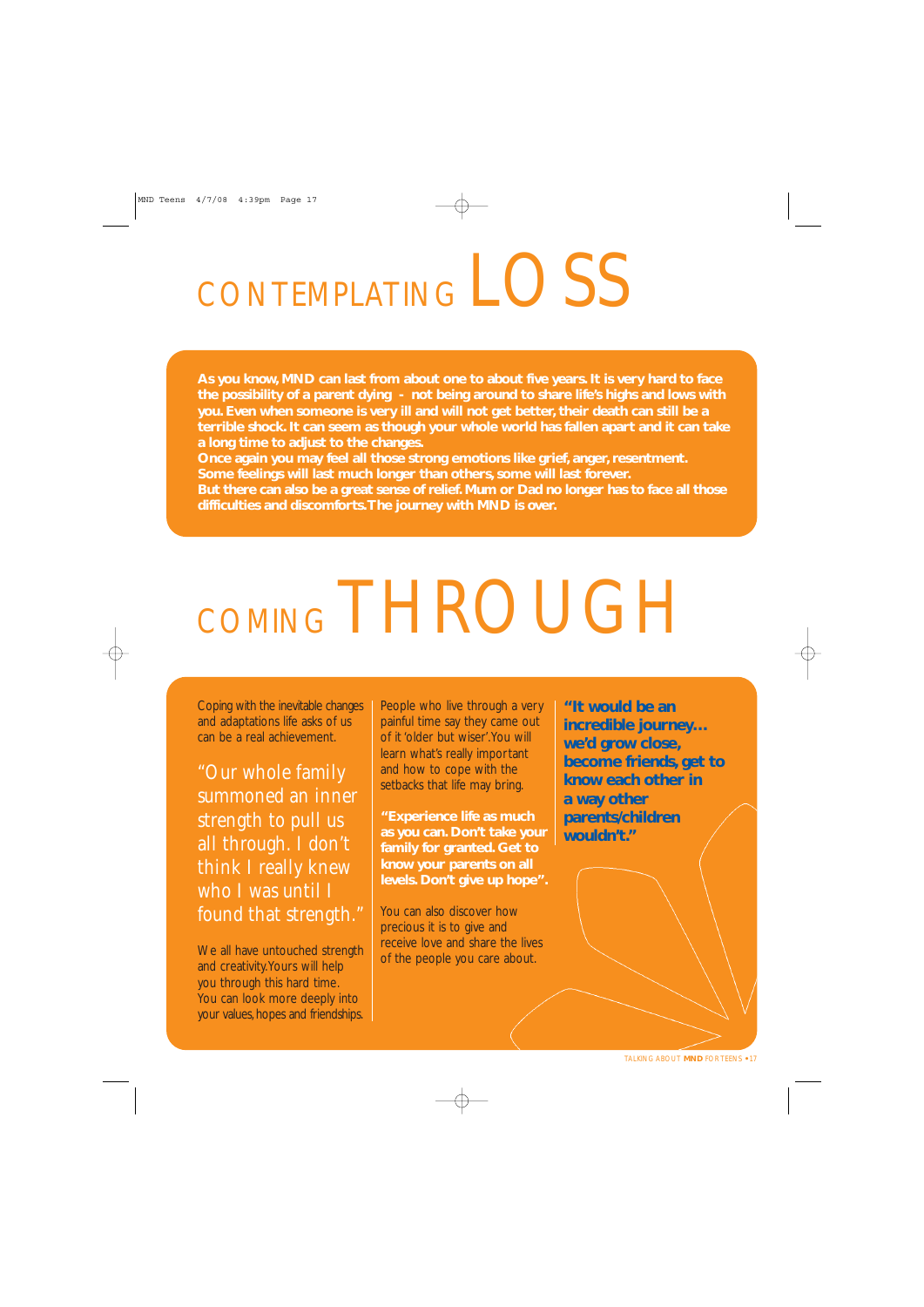## USEFUL INFORMATION

**About MND "Just For Kids"**, from MND Victoria **www.mnd.asn.au**

**'All for Kids'** - information for young children, teenagers and parents, from the Canadian ALS Association **www.als.ca/allforkids**

**Lou Gehrig's Disease (ALS)** Nemours Foundation - from America **www.kidshealth.org/kid** 

**Real stories from people living with MND www.mndassociation.org/life\_with\_mnd/experiences\_of\_MND**

**Research on MND www.mndresearch.asn.au**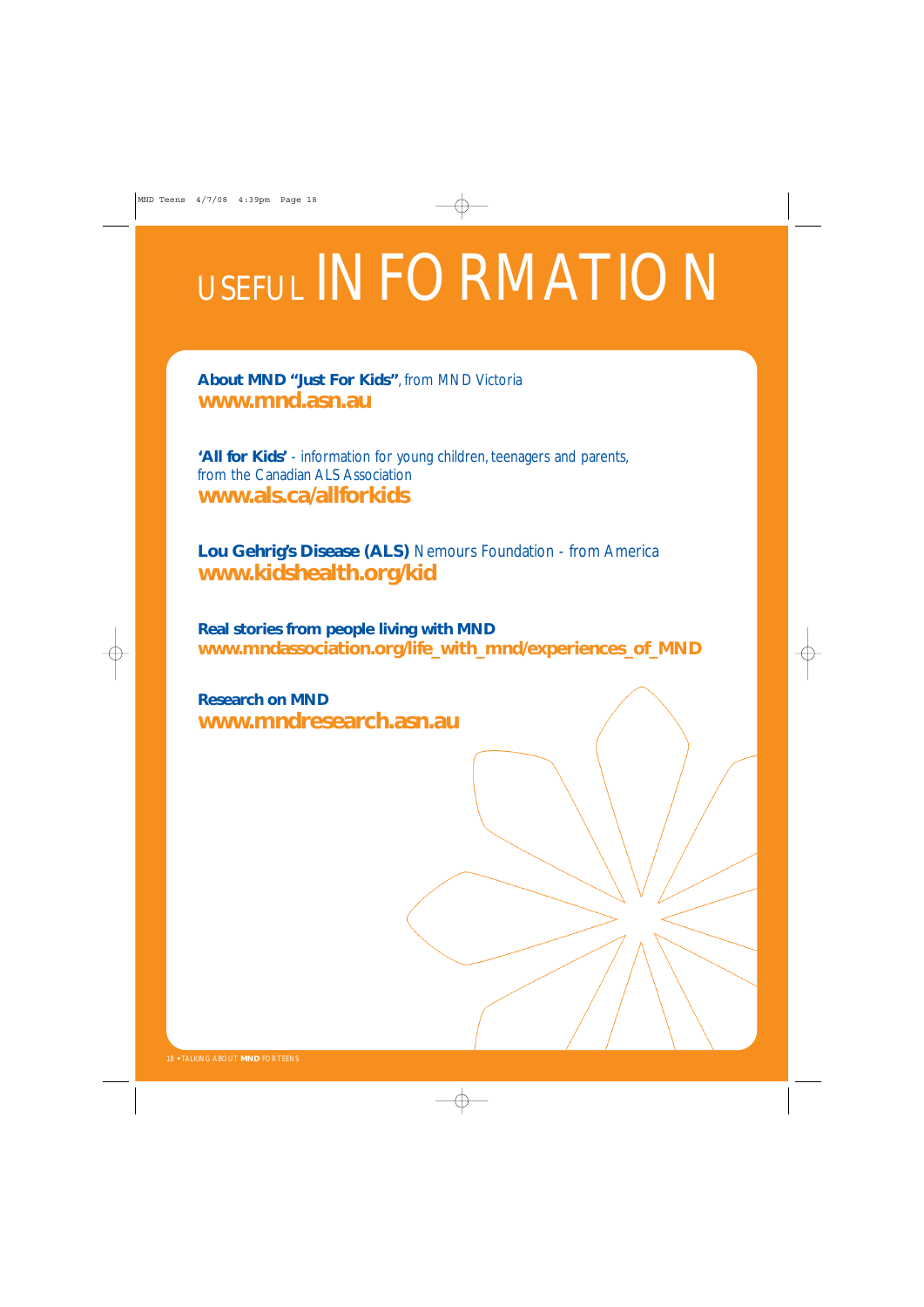## SUPPORT FOR YOUNG PEOPLE

#### **Kids Help Line: 1800 55 1800**

- 24 hour free call service for young people from 5 to 18. From anywhere in Australia except from mobile/cell phones.
- Questions can be answered on the web site: **www.kidshelp.com.au**
- Online counselling for young people: **www.kidshelp.com.au** Web Counselling

#### **Carers Australia: 1800 242 636**

Who Cares? We Do! Support for Young Carers. Information, referral, support and activities for young people under 26. Free call anywhere in Australia except from mobile/cell phones

#### **Young Carer: www.youngcarers.net.au**

Helpful information about where to find your local Carers Association.

#### **Carers New South Wales: www.youngcarersnsw.asn.au**

Young Carer Project - Discussion Board, stories, poems, information and more.

#### **National Centre for Childhood Grief: info@childhoodgrief.org.au**

Support & counselling for teenagers by email.

#### **Reach Out: www.reachout.asn.au**

A site to help you through tough times. It has a lot of useful fact sheets including one about coping with grief.